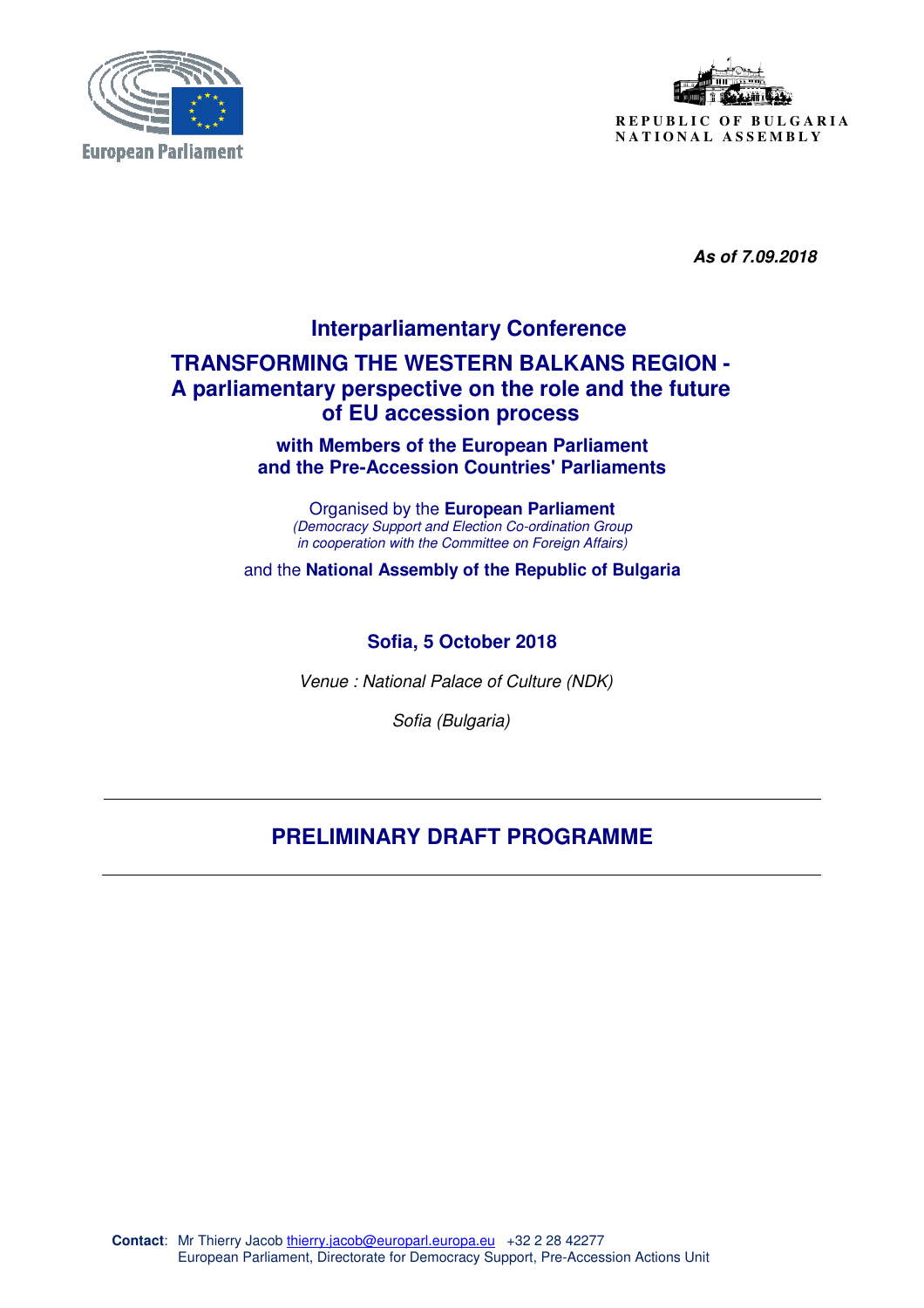| In the Chair: | Bulgaria(tbc)<br>and | Mr/Ms , MP, National Assembly of the Republic of |
|---------------|----------------------|--------------------------------------------------|
|               |                      | Mr/Ms , MEP, European Parliament (tbd)           |

#### **9:00 – 9:30 Opening of the Interparliamentary Conference:**

**Ms Tsveta Karayancheva,** President of the National Assembly of the Republic of Bulgaria

**Mr. /Ms……………..,** Representative of the Council of Ministers of the Republic of Bulgaria (tbc)

**Ms Lívia Járóka,** Vice- President of the European Parliament

#### **9:30 –10:45 EU – Western Balkans Summit, Sofia priority agenda, Berlin process Summit and the way ahead: continuing support for Western Balkans EU accession process**

**Ms Dzhema Grozdanova**, Chair of the Committee on Foreign Affairs, National Assembly of the Republic of Bulgaria

Representative of the National Council / the Federal Council of Austria (tbc)

Representative of the Chamber of Deputies/ the Senate of Romania (tbc)

Representative of the Senate/Sejm of Poland (next host of BP Summit)(tbc)

**Ms Ekaterina Zaharieva**, Deputy Prime Minister for Judicial Reform and Minister of Foreign Affairs of the Republic of Bulgaria

Exchange of views

#### **10:45 – 11:15 Family photo and coffee break**

| In the Chair: | Mr/Ms, MP, National Assembly of the Republic of<br>Bulgaria(tbc)<br>and |
|---------------|-------------------------------------------------------------------------|
|               | Mr/Ms , MEP, European Parliament (tbd)                                  |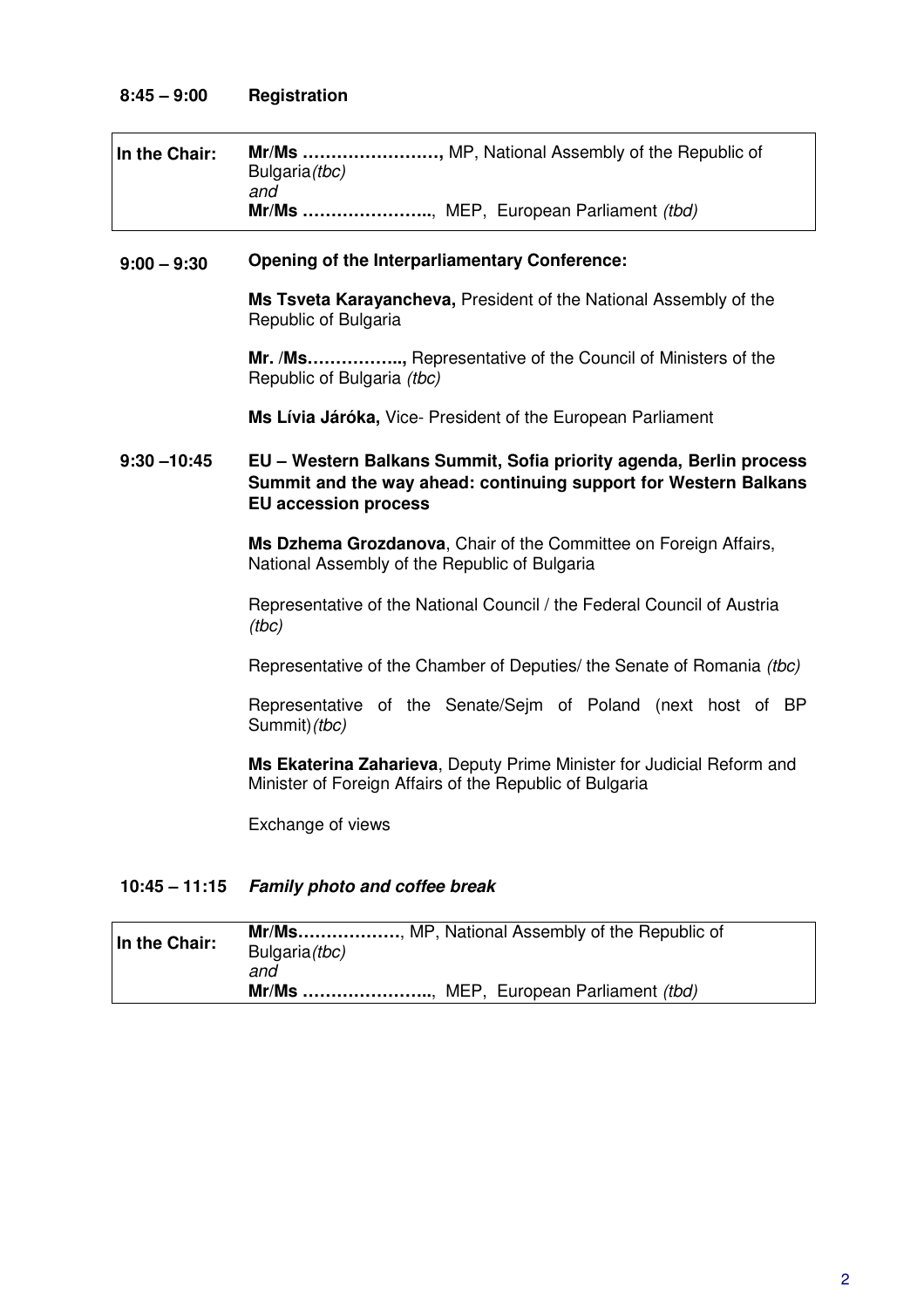#### **11:15 – 12:30 The role of National Parliaments and the European Parliament for strengthening the European perspective of the Western Balkans**

**Mr/Ms …………………..**, MEP, European Parliament

Representatives of EU national parliaments

Representatives of Western Balkans parliaments

Representative of the European Commission /EEAS

Exchange of views

#### **12:30 – 14:00 Lunch hosted by the National Assembly of Bulgaria** (place tbd)

| In the Chair: | Mr/Ms, MP, National Assembly of the Republic of Bulgaria<br>(tbc) |  |
|---------------|-------------------------------------------------------------------|--|
|               | and<br>Mr/Ms , MEP, European Parliament (tbd)                     |  |

#### **14:15 – 15:30 Transformative effect of EU accession process on the region – challenges and achievements**

**Mr/Ms …………………..**, MEP, European Parliament

Representatives of Western Balkans parliaments

WB6 Advocacy Group representatives: European Movement, Serbia Albanian Institute for international studies Foreign policy Initiative, Bosnia and Herzegovina European Movement in Montenegro Kosovo Civil Society Foundation European Policy Institute – the former Yugoslav Republic of Macedonia

Exchange of views